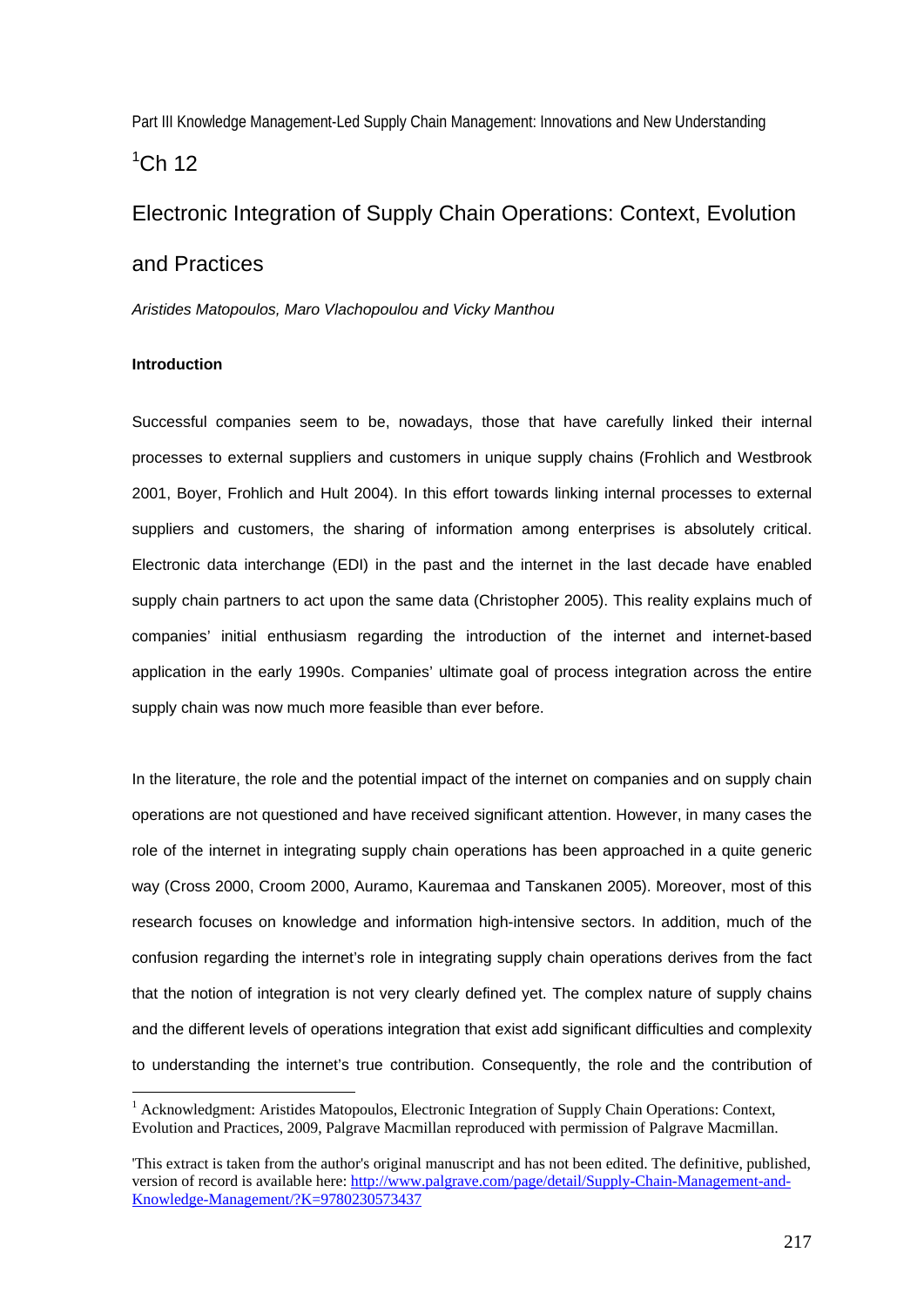internet in integrating supply chain operations is not fully explored and understood. As a result, in many cases companies' initial enthusiasm has been transformed into scepticism and in some cases even in negativism, as companies often find difficulties in quantifying or even clarifying the role and the benefits of the internet. This chapter intends to increase the understanding of electronic integration and its impact on supply chain operations. The objective is initially to propose an overall framework for supply chain integration, based on which the role of the internet is further examined in different business sectors, since most research focuses on a specific business sector, which often limits the applicability of the findings and the ability to generalize the results. Through secondary data research and literature review, the following research questions are going to be investigated:

- RQ1. What is the context of supply chain integration?
- RQ2. What is the contribution of the internet in integrating supply chain operations in different sectors?

In other words, the chapter will try to empower the understanding regarding the real value of the internet for companies and, particularly, whether or not and in what way this value appears in different sectors.

### **The context of supply chain integration**

The concept of supply chain integration, although not a new one is still receiving significant attention in the literature (Harland et al. 2007, Van der Vaart and van Donk 2008). As many authors argue (Gunasekaran and Ngai 2004a, Pagell 2004) the integration of all activities that add value to customers, starting from product design to delivery, is the cornerstone of supply chain management, and the performance of a supply chain is dependent to a great extent on its level of integration (Stock, Greis and Kasarda 1998, van der Vaart and van Donk 2008). However, a survey by Bagchi and Skjoett-Larsen (2005), in more than 100 European firms, revealed that while performance seems to have improved as a result of collaboration with suppliers, and in some cases with customers, the nature and extent of integration has been a bit selective. Despite the importance of supply chain integration, the concept is not very well defined and difficult to measure empirically (Frohlich and Westbrook 2001). Much of the confusion is due to the fact that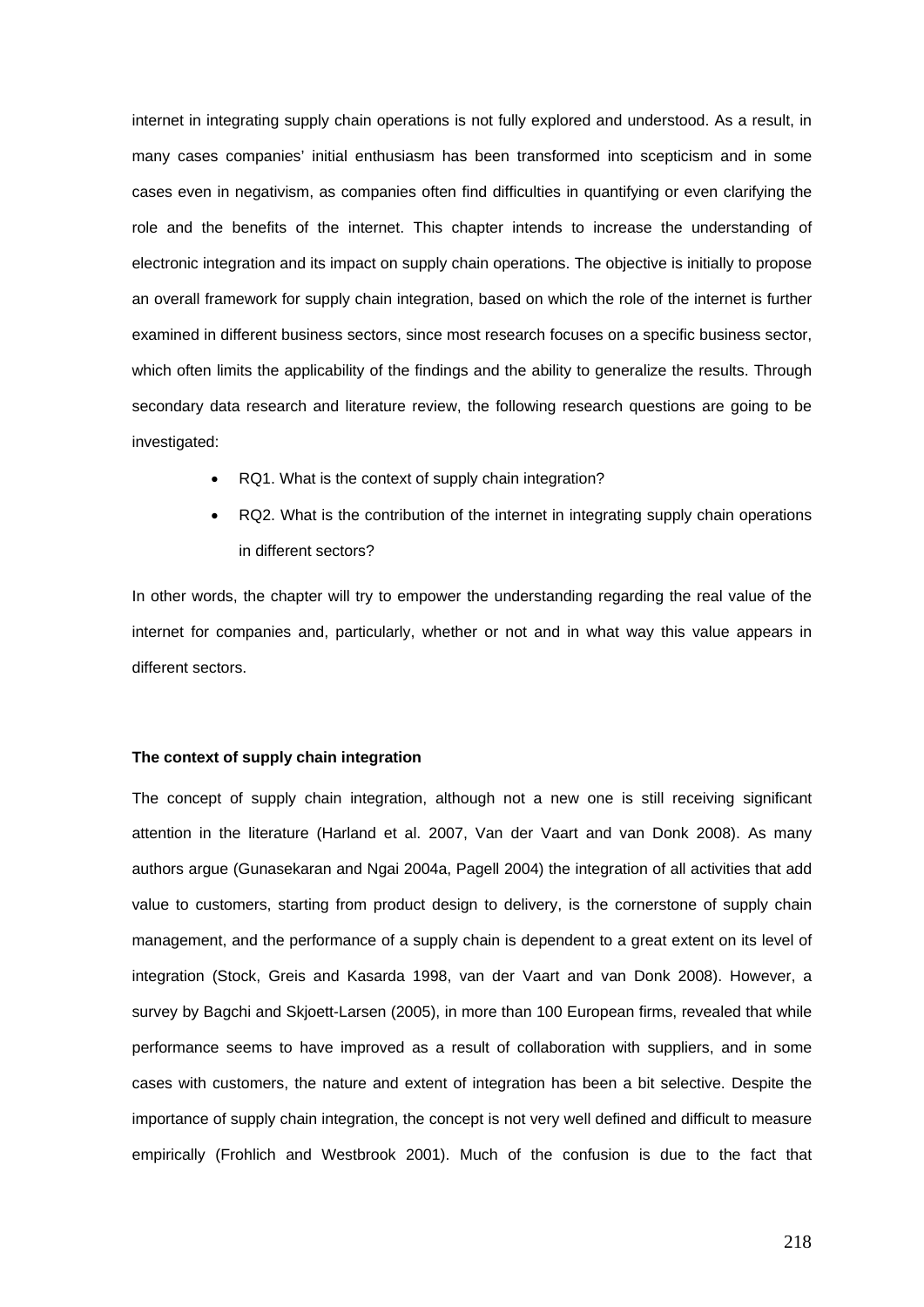researchers tend to pay attention to specific sectors or specific companies, which are performing much better than the majority of companies.

In this paper, the approach followed regarding supply chain integration is the one proposed by Matopoulos et al. (2007). Their framework consists of three dimensions:

- Direction of integration
- Width of integration and
- Levels of integration

The first dimension in this framework is the direction of integration. It refers to the multitude of the entities and their place in the supply chain, in relation to the focal company. Based on the categorization provided by Stevens (1989), and Fawcett and Magnan (2002), three type-levels of integration exist, namely backward, forward and complete integration. Backward integration involves integration with valued first-tier suppliers or even second-tier suppliers. Analogously, forward integration involves integration with valued first-tier customers or even second-tier customers. Finally, complete integration, includes forward and backward integration from the 'suppliers' supplier to the customers' customer'. Managers who are responsible should first examine the characteristics of their supply chain in terms of the type of product moved and the type of entities participating. Product or partner constraints may put significant limitations on the direction of integration.

The second dimension in the framework refers to the extent of operations involved in the integration (width of integration). Fawcett and Magnan (2002), suggest that one way of dealing with the diversity of definitions is to concentrate on some of the core processes and functions related to the management of supply chains. Drawing from the literature (Cooper, Lambert and Pagh 1997, Ross 1998, Mentzer *et al*. 2001) these key business processes include not only basic operations, such as procurement, inventory management, production planning, transportation, order processing and customer service but also marketing, promotion, sales, product design and new product development, processes that expand the organizational boundaries of individual companies. It is clear, that integration may not be applicable to all supply chain operations and, moreover, may not be applicable in the same way for different sectors. Therefore, managers who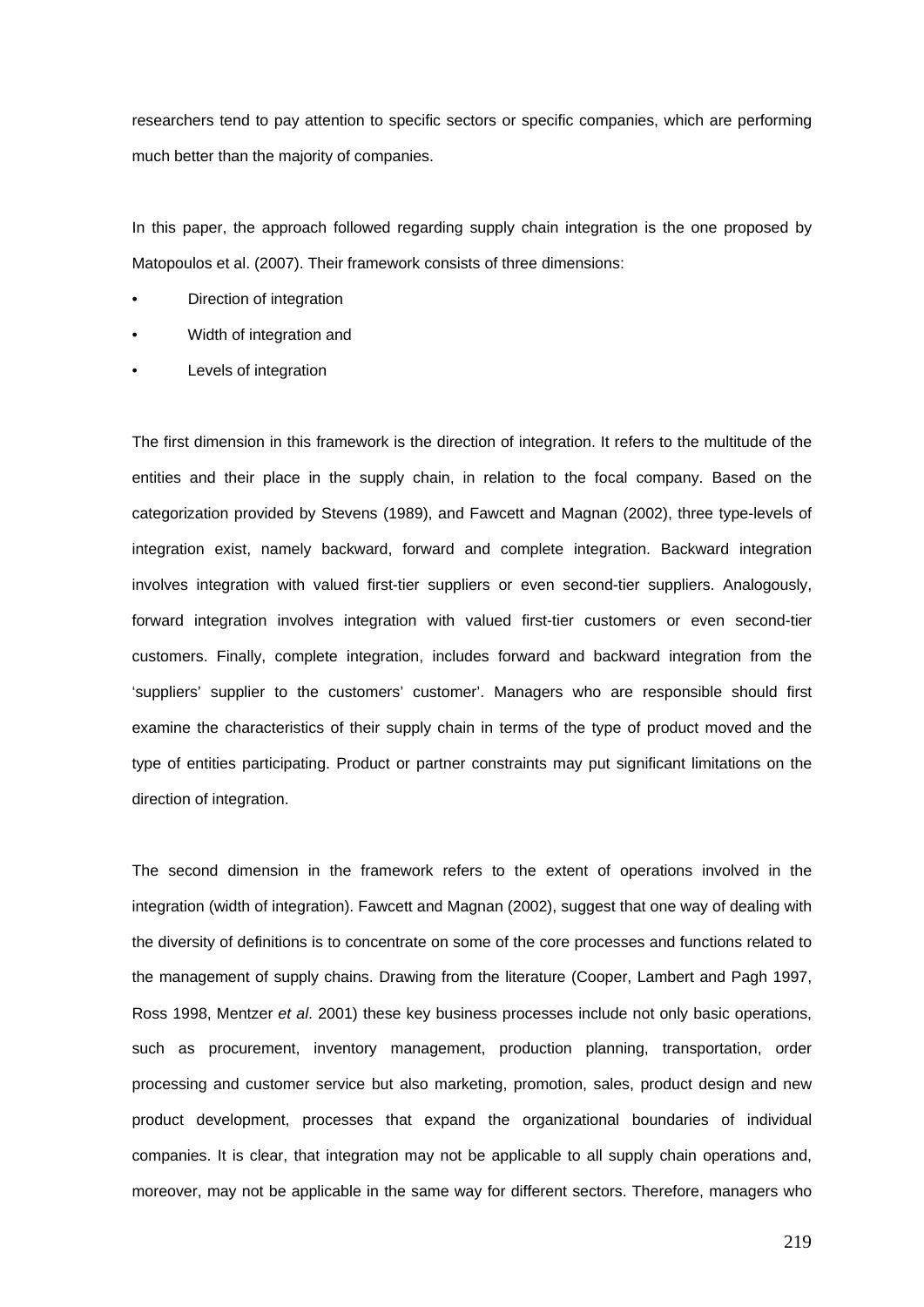are in charge should be in position to evaluate the strengths of each participant in their supply chain and to identify and prioritize integration opportunities based on the feasibility criterion.

The third dimension in the framework considers the level of integration based on one of the most widely accepted classifications of decision-taking levels: strategic, tactical and operational. At the strategic level it is important to identify what the long-range aspects of integration are, for example, if the competitive strategy of a firm has changed due to the integration of operations. The tactical level includes medium-term aspects. Finally, the operational level includes day-to-day decisions and actions. Managers should be able to identify what the appropriate level of commitment and involvement of each partner in the supply chain is. For example, companies that focus on the operational aspects of integration are less likely to invest in technologies that may alter their way of conducting business (new business models apart from the traditional).

#### **Electronic integration**

In this section the origin of electronic integration is presented and, furthermore, it is attempted to provide understanding regarding the evolution of the concept and the potential impact on supply chain integration.

#### *Context and evolution*

The concept of electronic integration has been approached in many different ways in the literature. According to Kambil and Short (1994), electronic integration refers to 'strategic choices made by firms to exploit EDI and Inter-Organizational System platforms to transform business processes and relationships, the business network or the firm's business scope'. Another approach, less strategic, is the one by Zaheer and Venkatraman (1994). They take a more process-based view of electronic integration, which is defined as 'the interconnection and integration of the business processes of two or more independent organizations through information technology applications'. In other words, electronic integration refers to a business model that combines the application of new technologies to the matching of supply and demand, collaborative partnering and/or outsourcing and coordinated logistics (Walters 2004, Power and Singh 2007). Electronic integration is by no means something new for companies. For more than 20 years, EDI application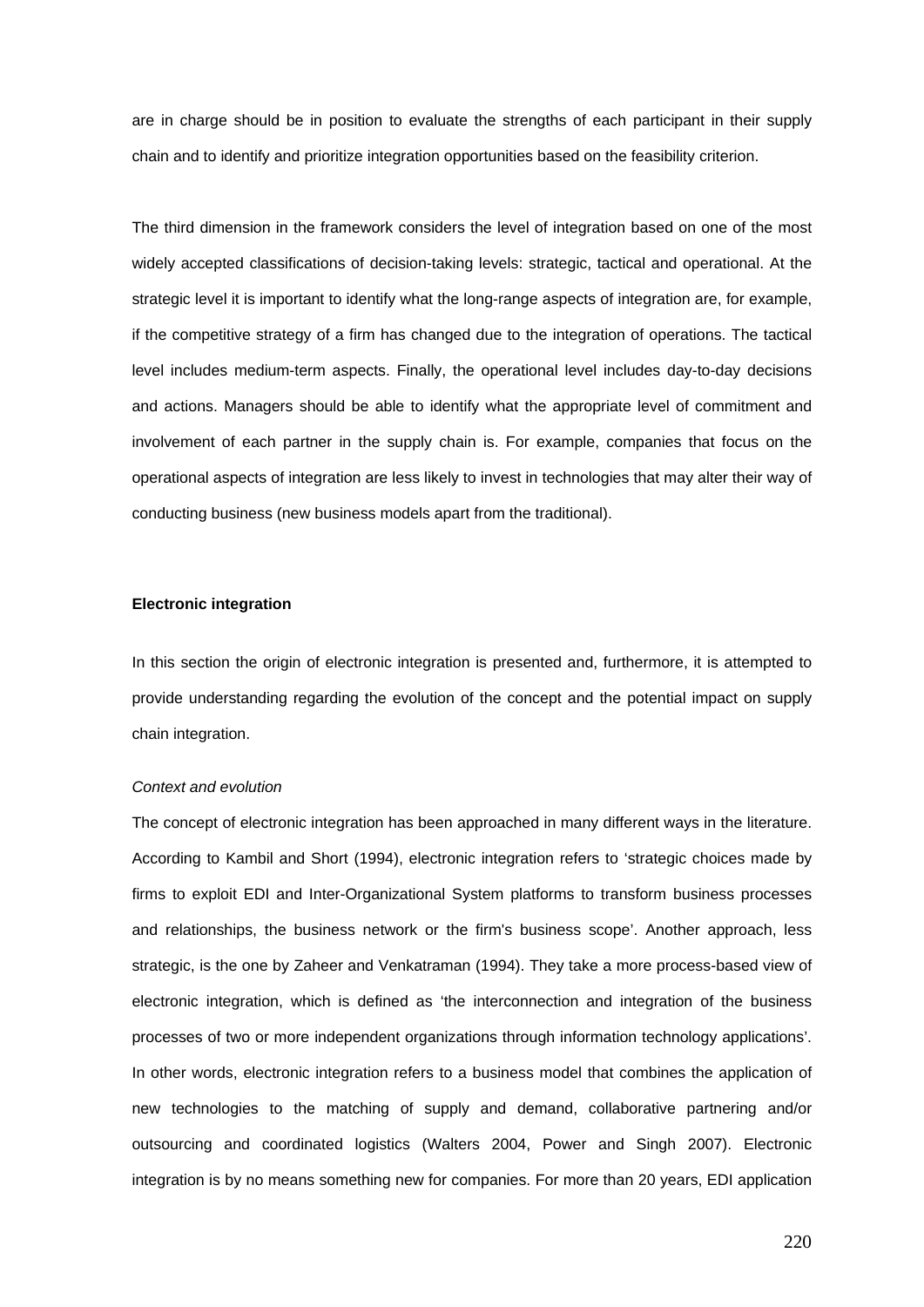was enabling companies to exchange information and data so as to bridge supply chain integration gaps. In particular, EDI enabled direct computer-to-computer transfer of information between independent organizations, providing numerous benefits such as reductions in data transmission error, clerical paperwork and inventory investment; and increased flexibility of response to rapidly changing customer demands and market environments (O'Callaghan, Kauffmann and Kosynski 1992, Peters 2000, Weber and Cantamneni 2002). Although the EDI approach achieved integration at the data level, it did not provide process integration. The development of the internet, particularly over the last decade, has provided an additional tool in an effort to deal with the incompatibility, the complexity and the increased development and installation costs of EDI (O'Callaghan, Kauffmann and Kosynski 1992, Peters 2000, Harrison and van Hoek 2008). Before the internet, achieving real-time demand information and inventory visibility was impossible and most supply and demand integration involved a patchwork of telephoning, faxing and EDI (Frohlich 2002).

#### *Benefits and types of electronic integration*

In the internet era, widely available web-based technologies now permit, more efficiently than ever before, strong customer and supplier integration for numerous intra-enterprise operations, such as inventory planning, demand forecasting, order scheduling, new product development and customer relationship management. The development of the internet has brought new ways of dealing with old supply chain problems. Its role in the evolution of supply chains has been already recognized in the literature (Gecowets and Bauer 2000, Lancioni et al. 2000). A significant body of literature has emphasized the benefits of electronic integration, often from different perspectives. Mukhopadhyay and Kekre (2002), for example, examined the strategic and operational benefits of electronic integration for industrial procurement. Sethi, Pant and Sethi (2003) emphasized the role of webbased integration on the new product development process. Grean and Shaw (2002) examined the impact of electronic integration on inventory and demand management. Benefits of electronic integration, however, are not always clear or direct and this is very much related to specific characteristics of the sector where it is applied. The research by Forster and Reagan (2001), for example, revealed that there was no direct impact of electronic integration in the US air-cargo industry.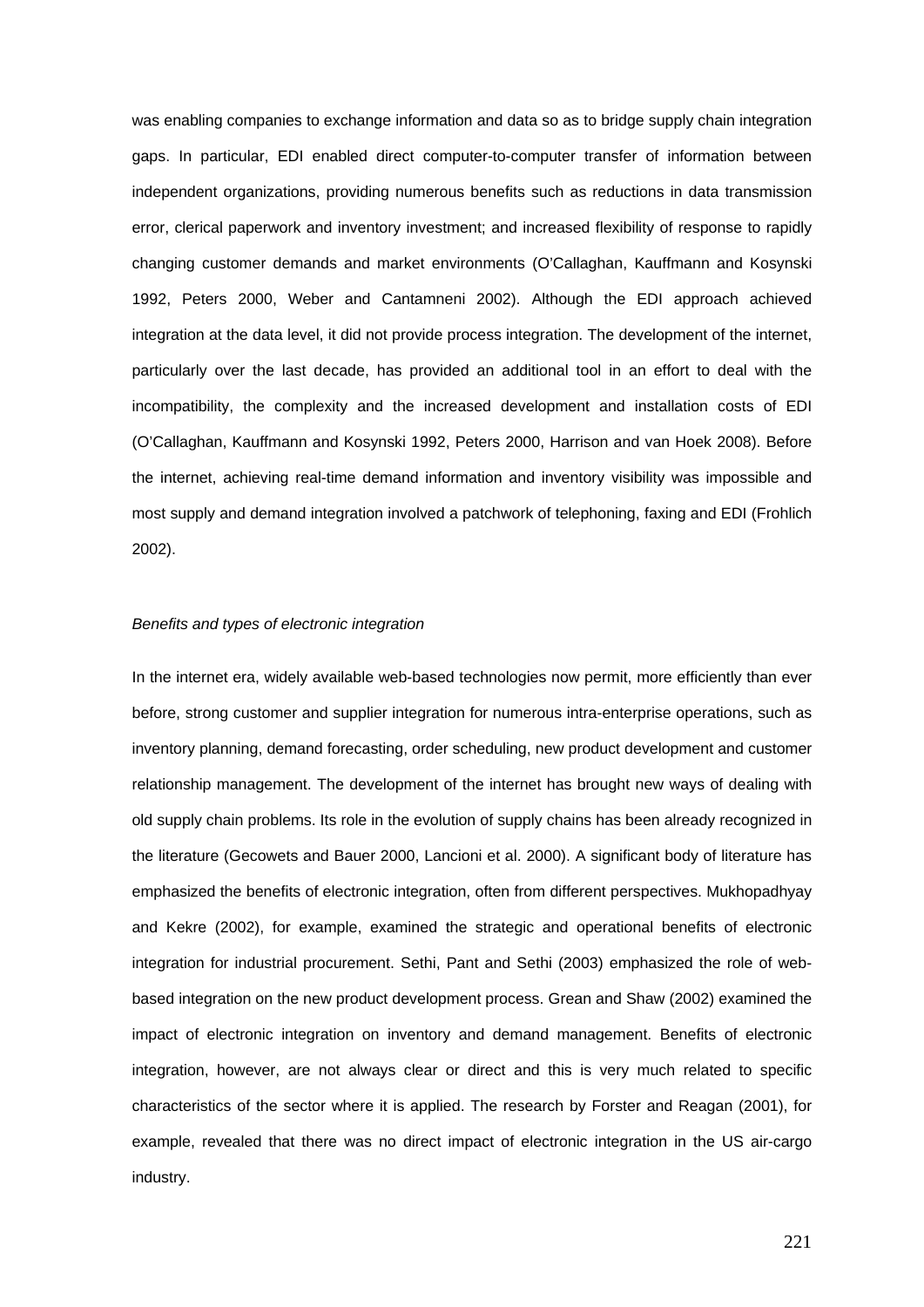According to Harrison and van Hoek (2008) supply chain partners can integrate electronically in three ways: transactional, information sharing and collaborative planning. Transactional integration refers to less complex and more operational business processes, such as purchase orders, invoices and advanced shipping notices. This type of electronic integration focuses on the automation aspect of these processes and the benefits are more relevant to the intraorganizational level. Information sharing is about transmitting and receiving information regarding pricing, promotional, inventory and shipment track and tracing issues. These processes are more at the tactical level than at the operational, and the benefits span the boundaries of the single firm. Finally, collaborative planning is the most sophisticated form of electronic integration, since it involves intense interaction and collaboration for long-term or even strategic processes such as new product development, joint demand forecasts, and replenishment planning. In this case, each piece of information needed by a supply chain participant is entered only once, through an automated process. Subsequent use and dissemination of that information is managed through software programs, without the need of manual intervention or translation. Communication of this information across geography, among facilities within a firm and between firms is accomplished seamlessly (White, O'Connor and Rowe 2004). The benefits at this level are not limited to the single firm, but are realized more in the supply chain as whole. In the following figure (Figure 12.1) the electronic integration ladder is presented, which is based on the overall research framework for supply chain integration suggested earlier and the types of electronic integration proposed by Harrison and van Hoek (2008).



Figure 12.1 The electronic integration ladder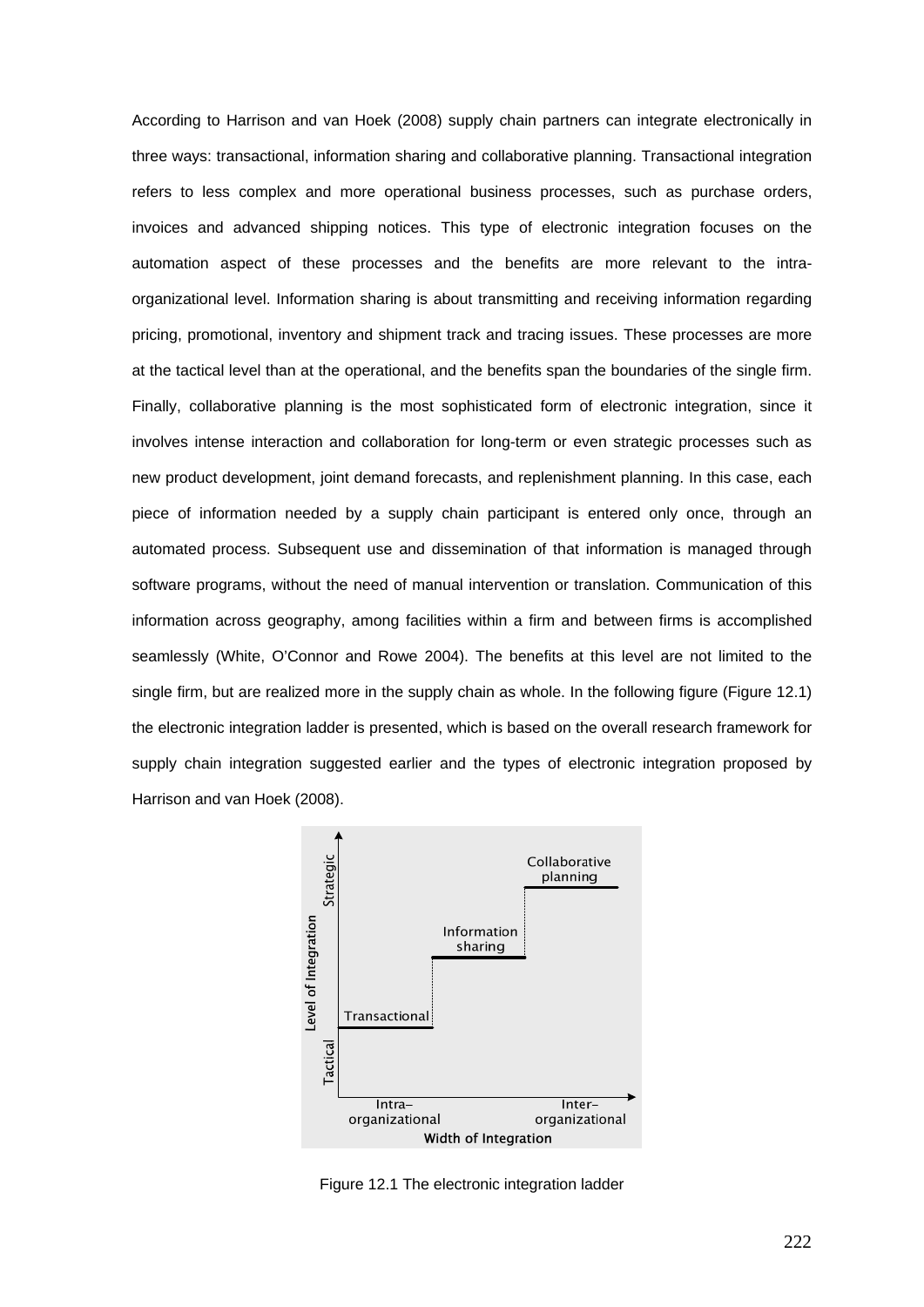#### **Electronic supply chain integration: Evidence from various sectors**

In this part of the chapter, an identification of the role of the internet and its impact on supply chain integration is attempted in an industry-specific context. Based on the overall integration framework presented earlier and based also on the context of electronic integration, an exploration of the internet's contribution follows. The industry-specific context facilitates the identification of the real weaknesses and strengths of the internet in different sets of business environment and the type of integration that has been achieved. The business sectors that have been selected for exploration are: the automotive sector, the computer sector, the grocery sector and the apparel sector. The logic behind this selection was initially to include sectors with economic importance. Additionally, all four sectors are, to a great extent, global and represent both high- and low-intensive knowledge and information sectors. Finally, the availability of relevant data for those sectors was another important element.

## *Evidence from the automotive sector*

The automotive supply chain consists of many different entities: numerous mainly small suppliers, a few, but very large, original equipment manufacturers (OEM's), numerous dealers and final consumers (Figure 12.2).



Figure 12.2 The basic automotive supply chain

During the last decade the automotive industry has been in the process of globalization in an effort to confront global over-capacity, rising stock levels and low profitability (Palm and Sihn 2005). Speed has also become a crucial issue in the development process, with manufacturers aiming to achieve significant reduction in the time-to-market cycle. In addition, most of the manufacturers faced the challenge of extending their production plans to different places than the traditional US— Japan–Europe triad (Lung 2000). These changes have resulted in an undisputed need for integrating supply chain operations beyond companies' boundaries, and the role of the internet in supporting this integration has been rather important.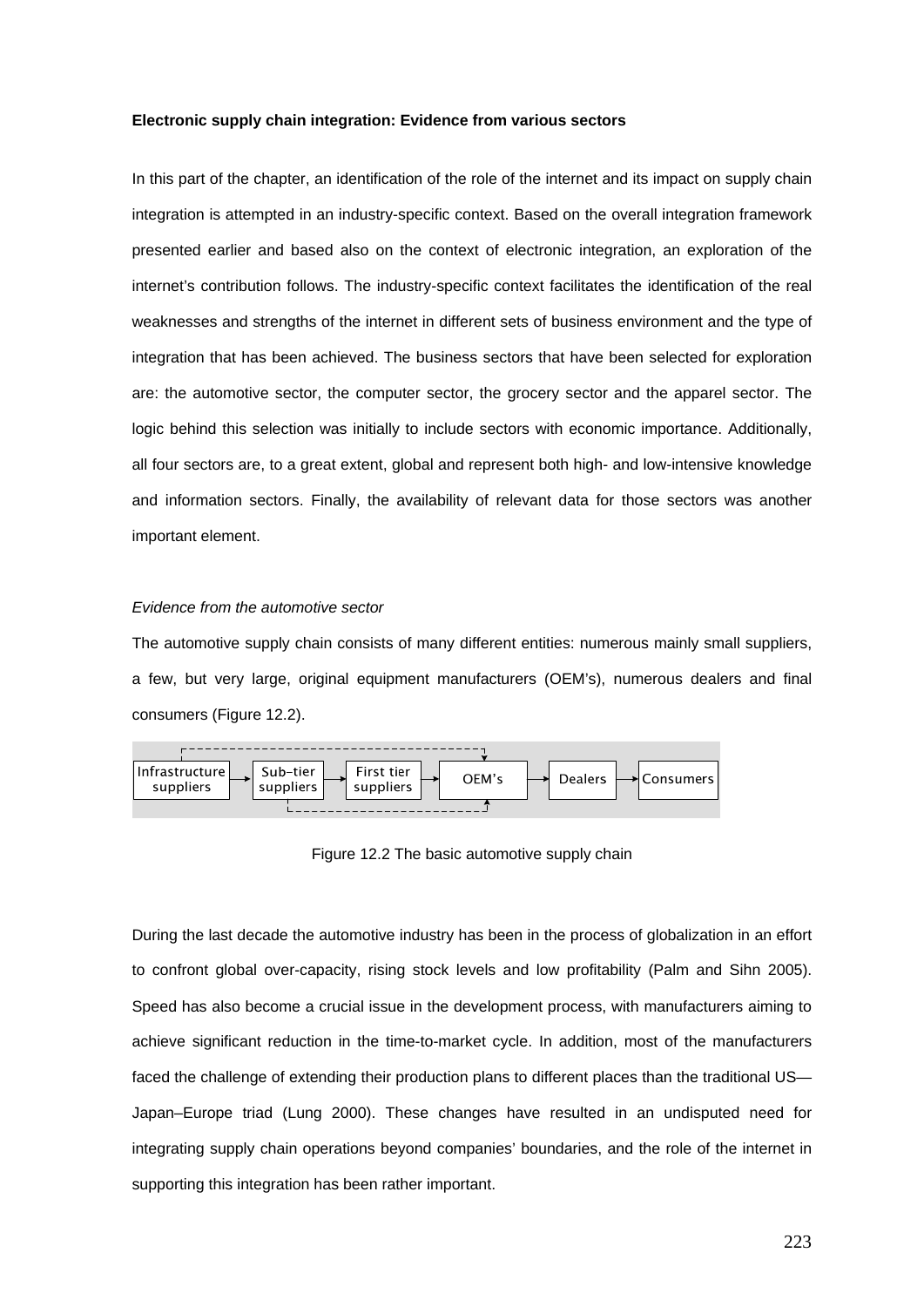In particular, regarding the direction of integration in the automotive industry, the internet has allowed for forward integration, with customers (for example dealers) getting more knowledge than even before regarding products and services they are considering purchasing (Handfield and Nichols 2002). Most automotive manufacturers have built powerful websites allowing customers to reach any of their products. Backward integration is more feasible in the automotive industry due to the use of the internet, which enables not only first-tier suppliers (as in the past with the use of EDI), but also second- and third-tier suppliers to have access on production schedules and plans (Handfield and Nichols 2002). Regarding the width of integration, the internet has extended the processes upon which suppliers and customers do collaborate. Over recent years, first-tier suppliers have risen in status, and their roles in the supply chain have been extended from the traditional activities related to material flow and sourcing to more complex activities, such as new product design (Palm and Sihn 2005, Neto and Pires 2005). Customers from this tier also not only can have access to prices, but, in some cases, become active parts in the manufacturing process by selecting colour, type of seat covers etc. For example, BMW allows customers to make changes to their vehicle, even within six days of final assembly (Gunasekaran and Ngai 2004b).

Even the level of integration in the automotive industry has been shifted from operational and tactical to strategic, with manufacturers communicating via the internet with executives from divisions all over the world, taking decisions on product development, market and pricing issues (Handfield and Nichols 2002). The clearest example in the automotive industry is the online marketplace, which was launched in 2000 by some of the major companies in the sector in their effort to manage their complex networks of suppliers, dealers, distributors and service providers (for example 3PLs). This global collaboration platform, with powerful dashboards and EDI interconnectivity, delivers information and applications, and facilitates processes such as collaborative forecasting and planning, order management, sales and service support and scheduling functions by linking each supply chain link. Potential benefits as a result of increased electronic integration include improvements of the delivery reliability for customers, reduction in delivery times for customer-specific vehicles and, of course, cost reductions (Wolff and Geiger 2000). Indeed, the survey by White et al. (2004), regarding communication methods in automotive firms revealed that automotive firms prefer EDI as the main communication method. EDI is followed by paper/fax and only a small number of communications is conducted with the use

224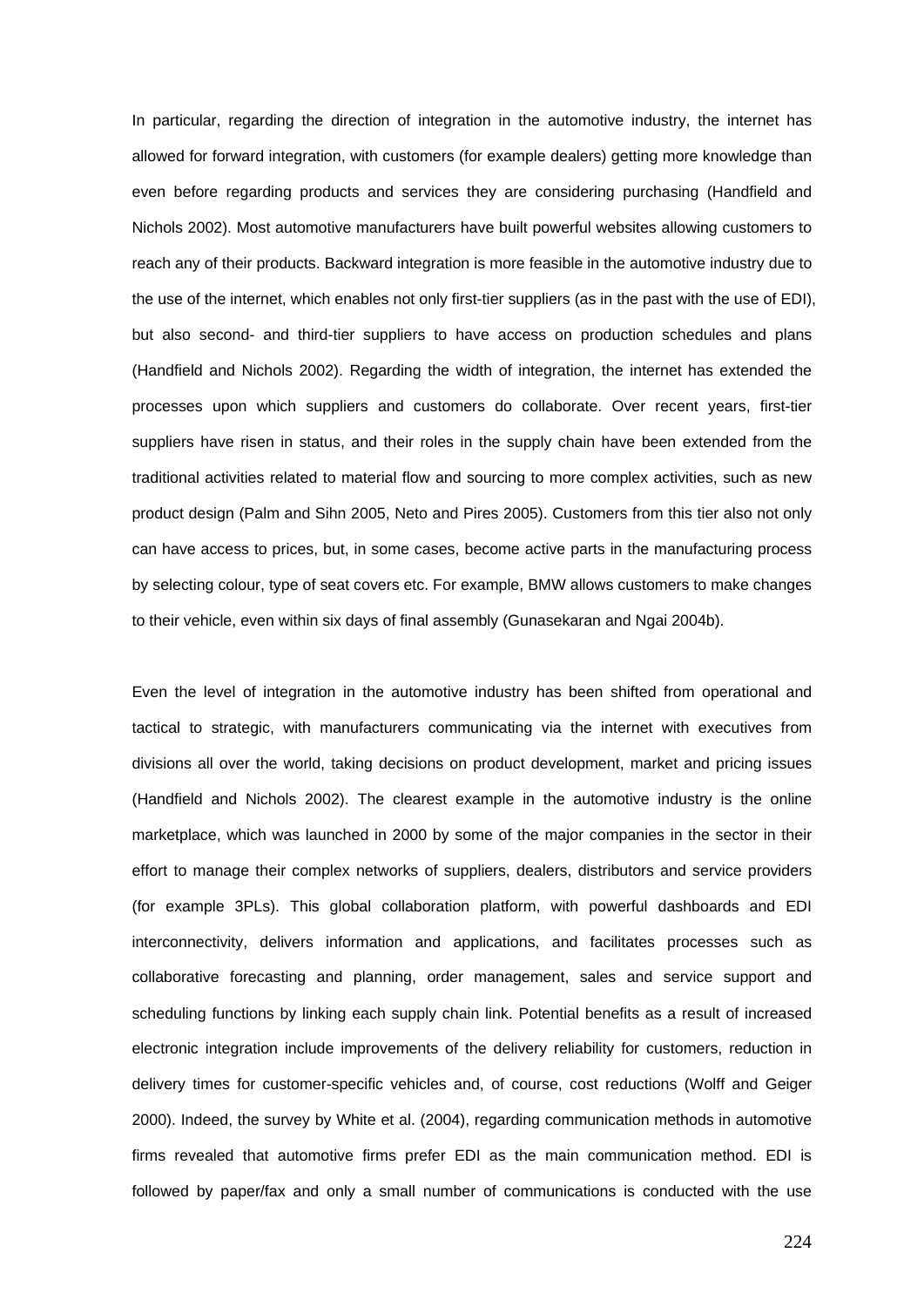XML/Internet. The survey also revealed that automotive firms were using the same methods with the same frequency whether they were communicating with suppliers or customers.

#### *Evidence from the computer sector*

The computer sector is a very complex one, requiring interaction and coordination among industry participants throughout the manufacturing process. Computers consist of thousands of discrete components, systems and accessories, which are designed and manufactured by numerous companies across the world. In the following figure (Figure 12.3) a representation of the computers supply chain is presented, along with the major product flows.



Figure 12.3 The basic computer supply chain

The computer industry is a very competitive one with powerful manufacturers competing on a global basis and being probably the most important players of the industry. Similar to the automotive industry, time pressures are also characteristic, perhaps even more crucial. Timebased competition has emerged as the winning strategy in the fast-cycle computer industry, where product life cycles are relatively short (two years or less) and computer products become obsolete in even less time than before (Rosas-Vega and Vokurka 2000). Apple, for example, was unable to fill orders for its new high-end line of G4 computers because of delays in the supply of chips, thus experiencing a devastating 14 per cent drop in revenue in 1999 (Gunasekaran and Ngai 2004b).

The main characteristic of the computer industry is the fact that most OEMs are using more or less the same components (for example, there are only two companies in the semiconductor business) and, thus, the competition game is mainly played on the basis of cost and customization, rather than on service and innovation, since OEMs can not realize unique value from common suppliers. As a result, OEMs continue a relentless pursuit of cost reductions and operational improvements, to drive supply chain efficiencies and to confront the continuing drop in retail prices and distributor margins. In their effort to achieve integration andimprovements, the internet has been quite important. In fact, the computer industry has moved much further along the path towards efficient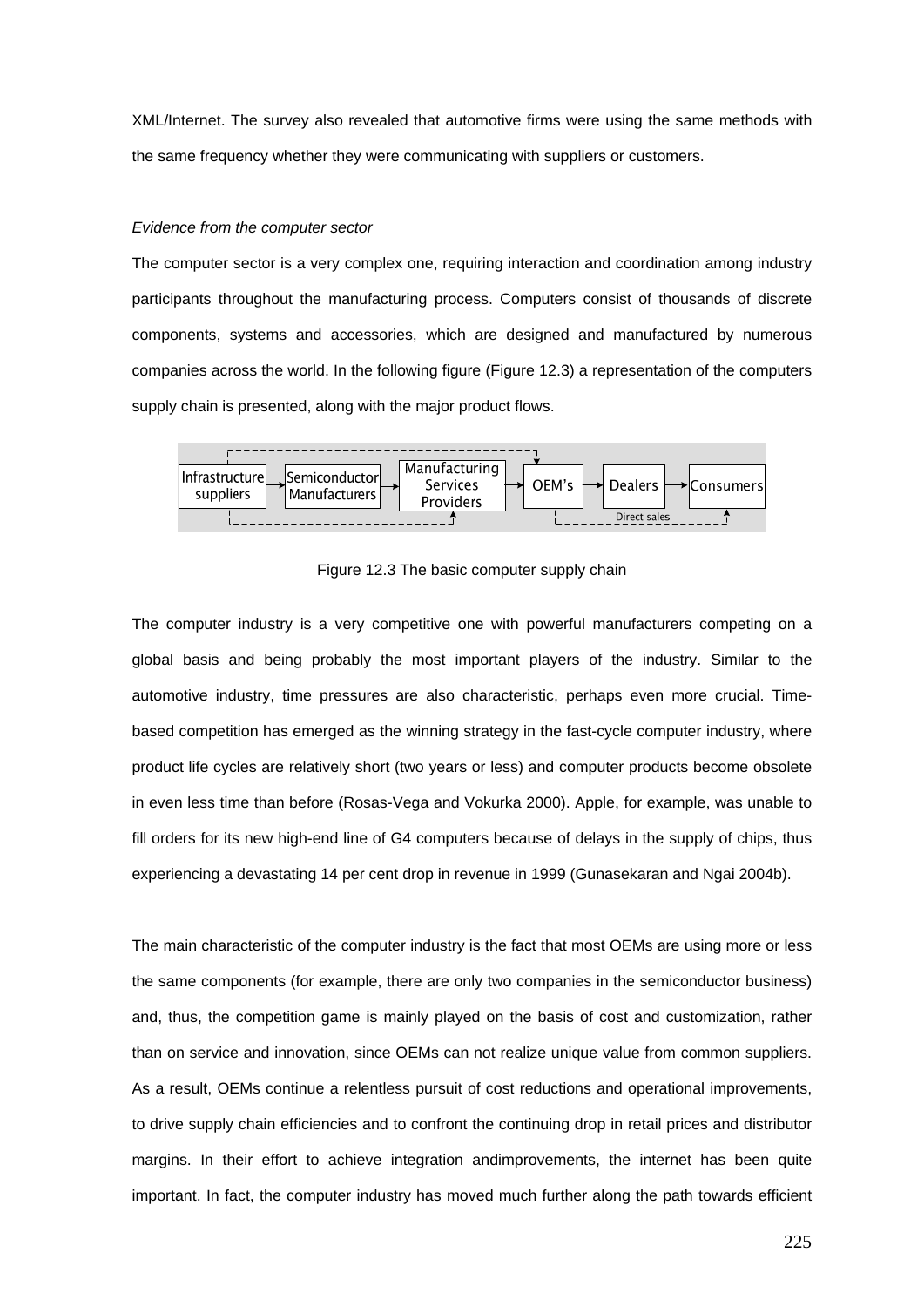supply chain integration than the automotive sector, most notably through the efforts of industrywide consortia like NEMI and RosettaNet (White, O'Connor and Rowe 2004). RosettaNet, for example, is a global consortium of major computer and consumer electronics, electronic components, semiconductor manufacturing, telecommunications and logistics companies working to create and implement industry-wide, open e-business process standards with the aim of aligning processes between supply chain partners on a global basis. The basis of the RosettaNet standard is Extensible Markup Language (XML). Despite the development of such a platform, much of the integration in the sector refers mainly to backward entities, although there are many cases of OEMs that have achieved forward integration, with Dell and Gateway being successful and wellknown cases (Boyer, Frohlich and Hult 2004). In addition, regarding the width of integration, this is limited to less complex supply chain operations such as automating ordering and distribution.

#### *Evidence from the grocery sector*

The grocery industry is one of the most important industries and presents some interesting characteristics. Groceries are perhaps the most universal commodity; thus competition, along with varying customers' tastes and the perishable nature of products, often spurs retailers to go to great lengths to develop new technologies and methods of streamlining their supply chain efforts (Boyer and Hult 2005). Another characteristic of the sector is its diversity, since it is comprised of companies ranging from very small manufacturers to global retailers. In the following figure (Figure 12.4) a representation of the grocery supply chain is provided.



Figure 12.4 The basic grocery supply chain

A number of changes have occurred in the last decade in this sector. The entrance of global retailers, industry's consolidation, changing consumer consumption attitudes and the existence of stricter regulations and laws regarding food production as a result of the recent food crises (Hughes 1994, Kaufman 1999, Fearne, Hughes and Duffy 2001) have altered the business environment for most of the companies operating in the sector, encouraging a positive attitude towards integration and improvement. Despite the specific characteristics of the sector, it is one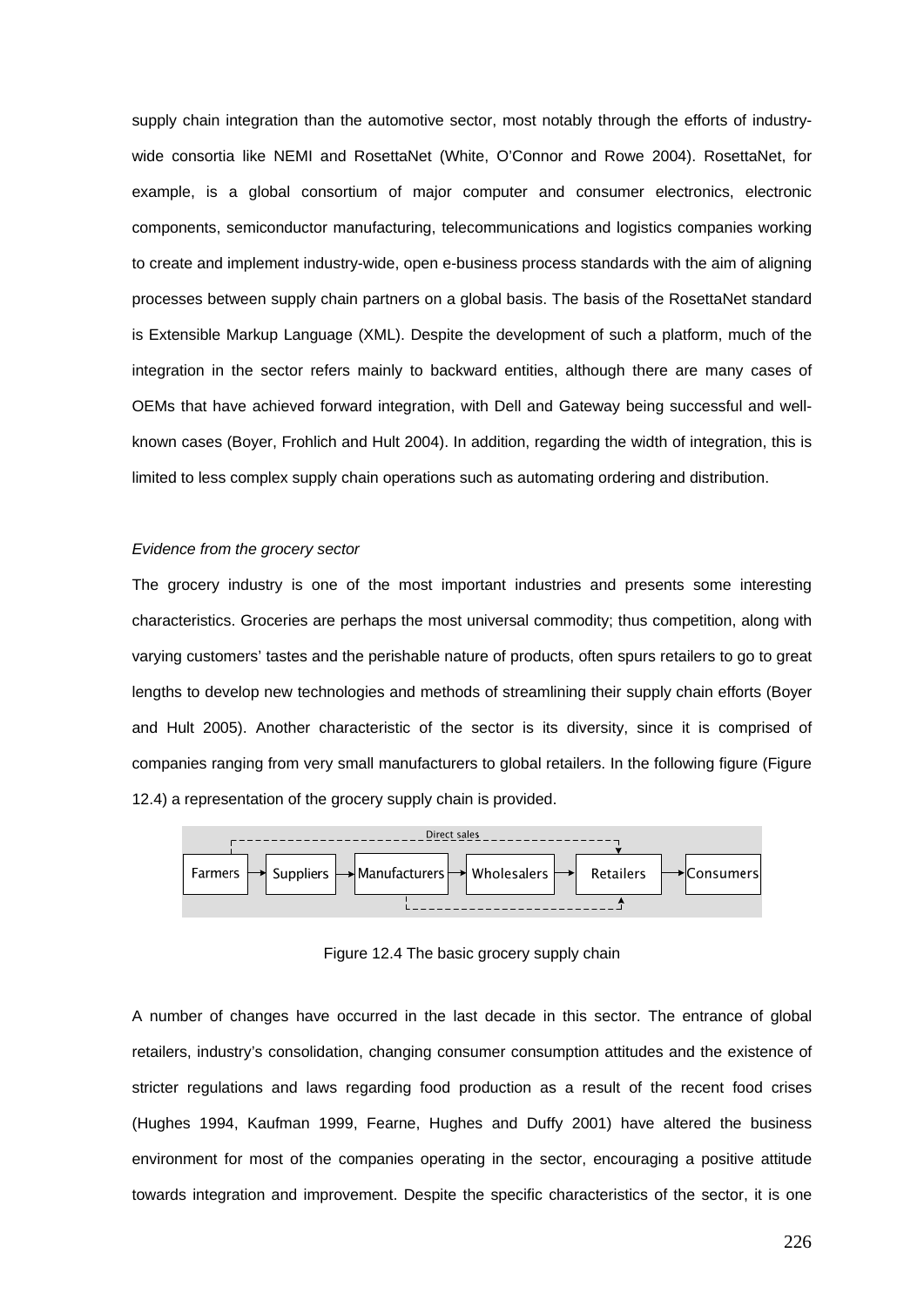where pioneering work for electronic integration has been conducted (Harrison and van Hoek 2008). Similar to the automotive and the computer sector companies, even competitors decided to invest on electronic integration. For example, in 2000 17 international retailers founded the Worldwide Retail Exchange (WWRE) to enable participating retailers and manufacturers to simplify, rationalize and automate supply chain processes, thereby eliminating inefficiencies in the supply chain. The WWRE is the premier internet-based business-to-business exchange in the retail emarketplace, which enables retailers and manufacturers to substantially reduce costs across product development, e-procurement and supply chain processes.

The impact of the internet on supply chain integration has been very important, particularly integration between food manufacturers and retailers. Forward integration has been more intense at the retailer level, given the size of these companies, but not at the consumer level, which essentially remains at a distance and isolated from food production (Kaufman 1999, Fearne, Hughes and Duffy 2001, GMA 2000). Backward integration has been weak, as most of their suppliers are small to medium-sized companies, such as farmers, producer groups and cooperatives, which have not adopted internet-based applications (E-business Watch 2006). The width of integration has not been very extensive, with companies using the internet mainly for logistics activities, rather than for new product development and relevant activities (King 2001). This is also due to the fact that innovation and new product development is still conducted at the manufacturer level and has not been passed to its suppliers, which are usually growers and cooperatives. With regard to electronic integration, it seems, in most cases, to be limited to transactions, particularly at the supplier–food manufacturer level. However, some big manufacturers have established links with the retailers and have moved towards an increased level of electronic integration. For example, in many cases manufacturers are scheduling in the short- or mid-term, planning forecasts and promotion plans (for example, the use of the CPFR platform), in collaboration with the retailers. Sainsbury, one of the biggest UK retailers, developed a package that aims at reducing new product development time by up to a third of the traditional time by linking over its website a number of entities involved in the new product development process (e.g chefs, concept developers, manufacturers, nutritionists, marketers, design studios, artwork and reproductive houses, and product safety and legal experts). For example, a technologist on a supplier visit to South America can log on and approve packaging details online, keeping the

227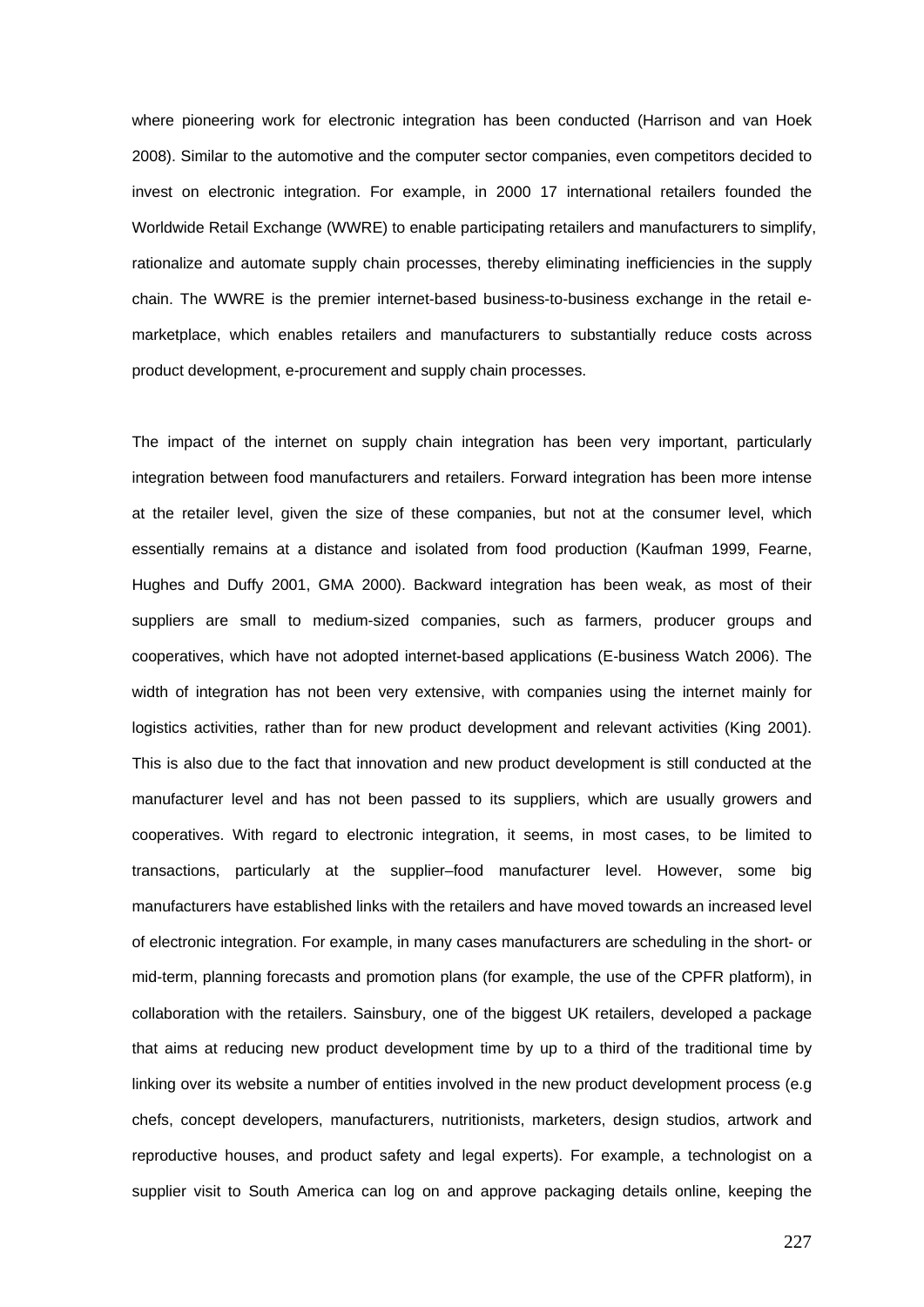project on time (Sainsbury 2002). The system enables all parties to access the data (same versions) online as needed. For example, if an ingredient was changed by the chef, an e-mail would be sent to the packaging designer alerting them to alter the packaging, too, which results mistake reductions (Sainsbury, 2002).

#### *Evidence from the apparel sector*

The apparel sector is also a sector with various segments. The apparel supply chain (Figure 12.5) consists of many diverse entities, which results in complexity. The sector has witnessed many changes since the 1990s. A large segment of the sector started to compete on low cost and this resulted in many manufacturers sourcing and producing from abroad. The apparel sector is very competitive and time-sensitive due to the fact that product life cycles are shortening and product proliferation is accelerating, even in the most basic garments. These trends have created increasing demand uncertainty, which has changed radically the basis of competition in the textile—apparel–retail channel (Hammond and Kohler 2000).



Figure 12.5 The basic apparel supply chain

In such a competitive sector integration was an absolute necessity, and was facilitated over the last 20 years by the use of EDI. However, due to the globalization of the sector, integration with the use of EDI was made difficult because of companies operating across borders with different languages, tax systems and document requirements (Mossinkoff 2006). In particular, regarding the direction and the width of integration, EDI at the beginning allowed mainly backward integration; however, this was restricted to less complex and more operational business processes, such as purchase orders, invoices and advanced shipping notices. Recent results from the survey of Teng and Jaramillo (2006), regarding the integration of the US textile and apparel supply chain with small companies in South America, reveal that it is difficult to achieve complete integration. This is mainly due to the inability of small supply chain partners to streamline their own internal processes. As a result, integration is limited to a few supply chain members and electronic integration focuses on the automation aspect of these processes; the benefits apply more to the intra-organizational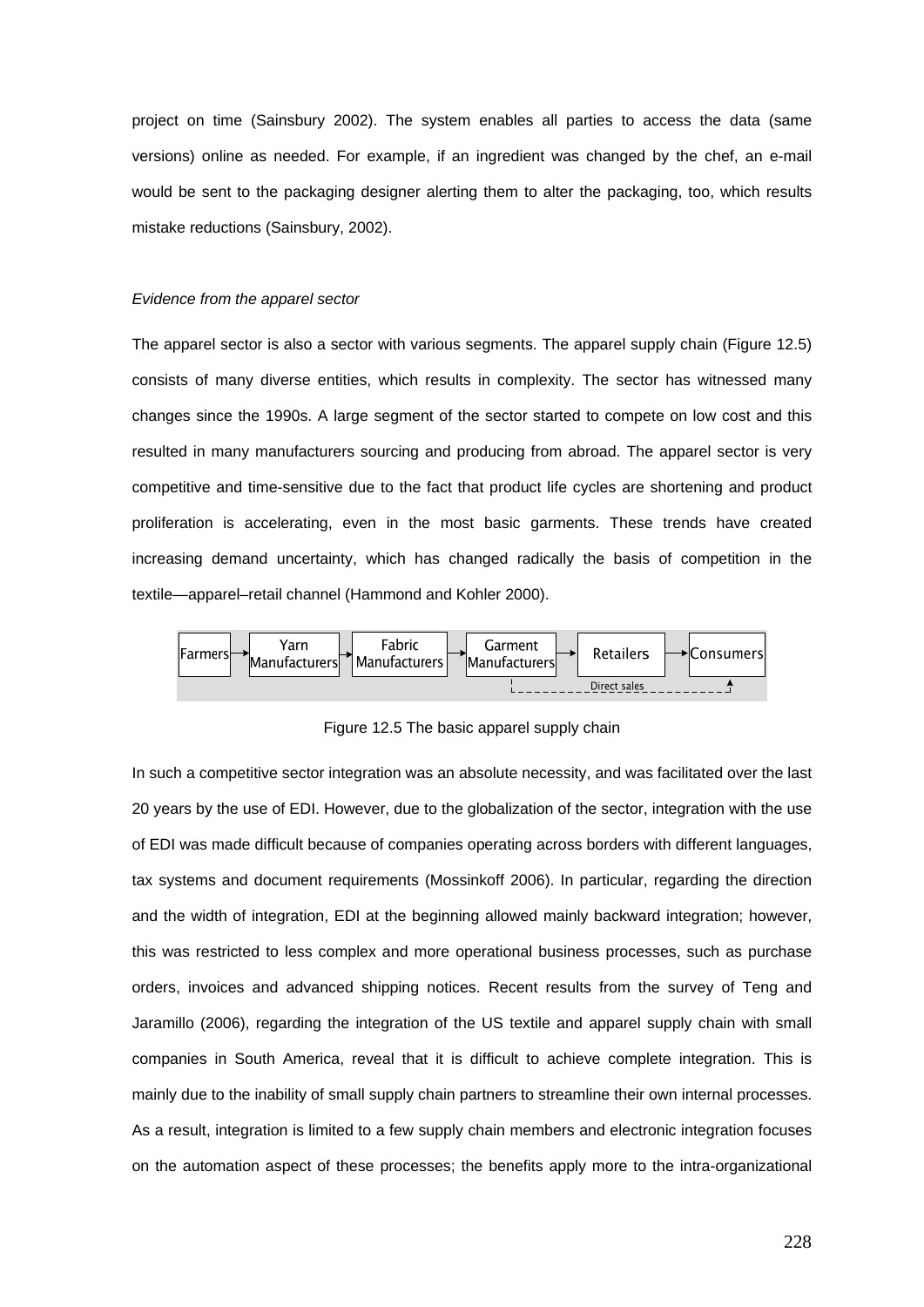level. Information sharing is about transmitting and receiving information regarding pricing, promotional, inventory and shipment track and tracing issues. The problematic past EDI connectivity resulted in companies trying to invest on web-based platforms that would enable more integration, with more entities and more processes. Similar to other sectors and in an effort to overcome EDI inefficiencies, many marketplaces have been established since the early 2000s. These marketplaces were expected to enable and support linkages between retailer and apparel manufacturers, but also between apparel manufacturers and their suppliers, offering planning, procurement, product development and order fulfilment support. However, after the dot.com crisis, most of these marketplaces were abandoned. In most recent years, however, it is evident that big garment manufacturers are building powerful websites in an effort to achieve links directly with the final consumer. With regard to backward integration, they invest in EDI applications in order to achieve higher levels of integration in their already vertically integrated supply chain (Mossinkoff 2006).

# **Conclusions**

This chapter has investigated the issue of supply chain and electronic integration. The literature revealed that the concept of supply chain integration is not well defined. For this reason, an overall framework was presented with the aim of contextualizing the concept in a more structured way, so as to provide a basis for analysis. The framework proposes three major dimensions: width, depth and direction of integration, which should be taken into account when trying to assess and indentify supply chain integration. The framework served as a basis to explore the role of the internet in supply chain operations in an industry-specific context. Assessing the real value of the internet on supply chain operations is particularly important since, in many cases, it may be overestimated as a result of internet 'euphoria'. Kanter (2004) very accurately argues that it is only now, as the unrealistic hype about the internet passes away, that the potential of the internet can emerge. Driven by this suggestion the chapter examined four business sectors with the aim of identifying the uptake of internet-based applications, as well as the impact that has been reported. The sectors selected were: automotive, computer, grocery and apparel. In some of the sectors explored, the contribution of the internet to the integration of supply chain operations proved to be more of a theoretical ideal than a business reality. This was particularly the case in the apparel industry, where companies, due to the specific characteristics of the sector and the way it is segmented,

229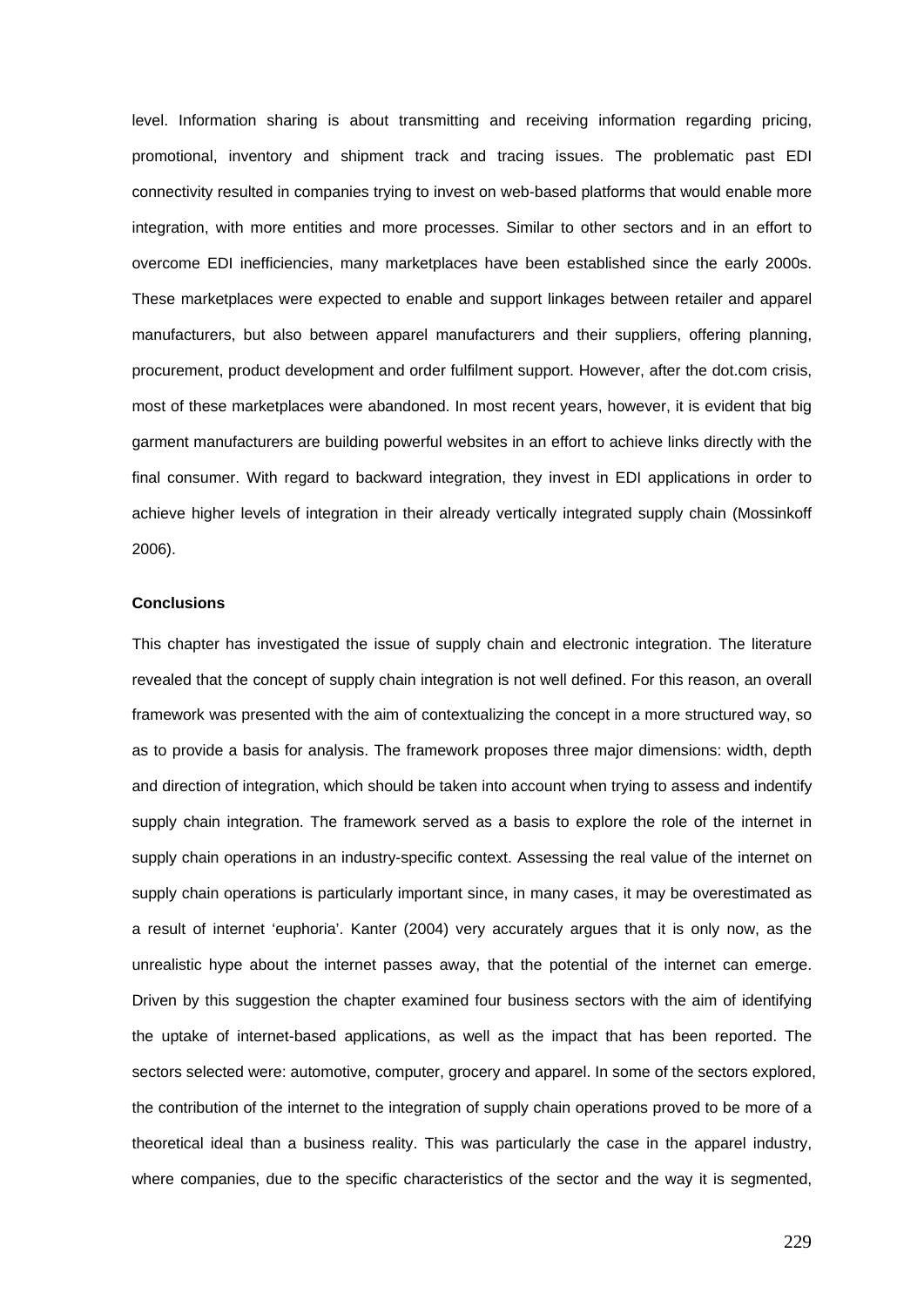have achieved supply chain integration, but this is rather limited to transactions. On the other hand, in the automotive, computer and grocery sectors there seems to be a more intense integration, particularly backward integration. In these sectors companies seem to have also achieved higher levels of electronic integration, but still they are far away from being truly integrated. For example, a comprehensive site-based study by Towill, Childerhouse and Disney (2000) of the European automotive sector found that only 10 per cent of supply chains could be regarded as fully integrated. A more recent survey by Poirier and Quinn (2003) similarly concluded that 10 per cent of supply chains in the USA had achieved external integration. In general, it seems that integration very often fails due to conflicting interests of the supply chain members, their specific characteristics and because of the lack of commonly accepted information technology and process standards (Nagy 2006). In fact, managers should bear mind that achieving supply chain integration involves many more things than just deploying electronic applications; the role of these applications should be supportive (Sanders 2005). This research has several constraints related to availability of data, which limits the ability to generalize the findings and conclusions. A more indepth analysis of the sectors examined, as well as further analysis of other business sectors may be also needed. This will allow for generalizations to be drawn and more accurate and measurable assessment of the internet's contribution to supply chain integration.

### **References**

- Auramo, J., Kauremaa J. and Tanskanen, K. 2005 'Benefits of IT in supply chain management: An explorative study of progressive companies', *International Journal of Physical Distribution and Logistics Management*, 35(2): 82–100.
- Bagchi, P.K. and Skjoett-Larsen, T. 2005 'Supply chain integration: A European survey', *International Journal of Logistics Management*, 16(2): 275–94.
- Boyer, K.K. and Hult, T.G. 2005 'Extending the supply chain: Integrating operations and marketing in the on-line grocery industry', *Journal of Operations Management,* 23(6): 642–61.
- Boyer, K.K., Frohlich, M.T. and Hult, T.G. 2004 *Extending the Supply Chain: How Cutting Edge Companies Bridge the Critical Last Mile into Customers' Homes*, New York: American Management Association.
- Bowersox, D.J. and Daugherty, P.J. 1995 'Logistics paradigms: The impact of information technology', *Journal of Business Logistics*, 16(1): 65–80.
- Cooper, M.C. Lambert, D.M. and Pagh, J.D. 1997 'Supply chain management: More than a new name for logistics', *The International Journal of Logistics Management*, 8(1): 1–14.
- Christopher, M. 2005 *Logistics and Supply Chain Management: Creating Value- Adding Networks*, 3rd edn, London: Pearson Education Limited.
- Croom, S.R. 2000 'The impact of web-based procurement on the management of operating resources supply', *The Journal of Supply Chain Management*, 36(1): 4–13.
- Cross, G.J. 2000 'How e-business is transforming supply chain management', *The Journal of Business Strategy*, 21(2): 36–9.
- E-business Watch 2006 'ICT and e-business in the Food, Beverage and Tobacco Industry', Sector report.
- Fawcett, S.E. and Magnan, G.M. 2002 'The rhetoric and reality of supply chain integration', *International Journal of Physical Distribution and Logistics Management*, 32(5): 339–61.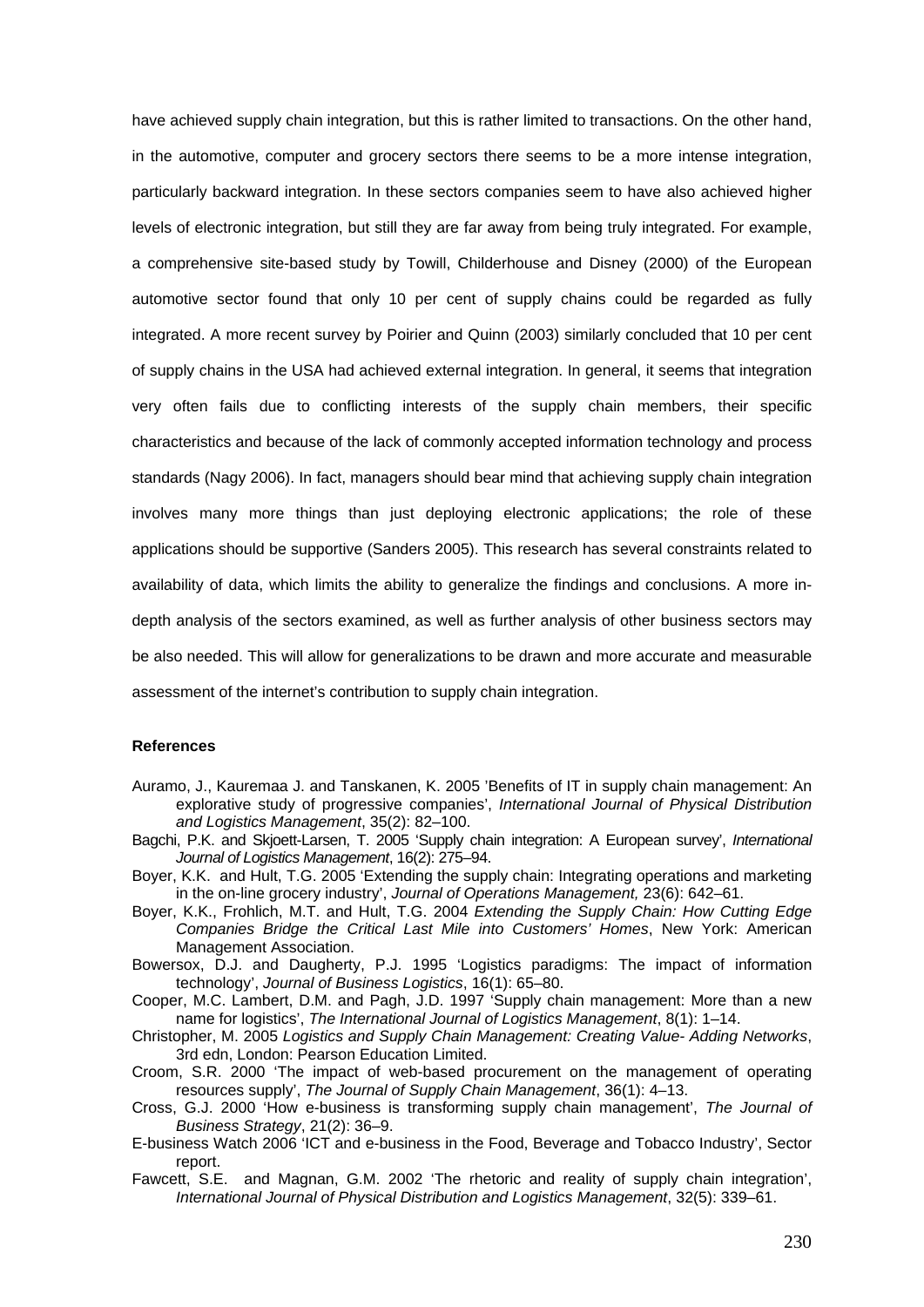- Fearne, A., Hughes, D. and Duffy, R. 2001 'Concepts of collaboration-supply chain management in a global food industry', in J.F. Eastham, L. Sharples and S.D. Ball (eds), *Food and Drink Supply Chain Management Issues for the Hospitality and Retail Sectors*, Oxford: Butterworth-Heinemann: 55–89.
- Forster, P.W. and Regan, A.C. 2002 'Electronic integration in the air cargo industry: An information processing model of on-time performance', *Transportation Journal,* 40(4): 44–61.
- Frohlich, M.T. 2002 'E-Integration in the supply chain: Barriers and performance', *Decision Sciences,* 33: 537–56.
- Frohlich, M.T. and Westbrook, R. 2001 'Arcs of integration: an international study of supply chain strategies', *Journal of Operations Management*, 19: 185–200. Gecowets, G. and Bauer, M. 2000 'The effect of the Internet on supply chain and logistics', *World Trade*, 13(9): 71–80.
- GMA 2000 'Food manufacturers take first step toward real B2B e-commerce for grocery industry', accessed 5 July 2005,<http://www.gmabrands.com/news/docs/NewsRelease.cfm?DocID=615&
- Grean, M. and Shaw, M.J. 2002 'Supply-chain integration through information sharing: Channel partnership between Wal-Mart and Procter & Gamble', Center for IT and e-Business Management, University of Illinois, Urbana-Champaign, IL: 21, accessed 21 November 2007, <http://citebm.cba.uiuc.edu/IT-cases/Graen-Shaw-PG.pdf
- Gunasekaran, A. and Ngai, E.W.T. 2004a 'Information systems in supply chain integration and management', *European Journal of Operational Research*, 159(2): 269–95.
- Gunasekaran, A. and Ngai, E.W.T. 2004b 'Build-to-order supply chain management: A literature review and framework for development', *Journal of Operations Management*, 23(5): 423–51.
- Hammond, J. and Kohler, K. 2000 'E-commerce in the textile and apparel industries', working paper, Harvard Business School.
- Handfield, R.B. and Nichols Jr, E.L. 2002 *Supply Chain Redesign: Transforming Supply Chains into Integrated Value Systems*, Upper Saddle River, NJ: Prentice Hall.
- Harland, C.M, Caldwell, N., Powell, P. and Zheng, J. 2007 'Barriers to supply chain information integration: SMEs Adrift of E-Lands', *Journal of Operations Management,* 25: 1234-1254.
- Harrison, A. and van Hoek, R. 2008 *Logistics Management and Strategy,* 3rd edn, Harlow: Pearson Education: 238.
- Hughes, D. 1994 *Breaking with Tradition: Building Partnerships and Alliances in the European Food Industry*, Wye: Wye College Press.
- Kambil, K. and Short, J.E. 1994 'Electronic integration and business network redesign: a roleslinkage perspective', *Journal of Management Information Systems* 10(4): 59–83.
- Kanter, R.M. 2004'How to evolve: Leading change in the digital age', Foreword in S. Tonchia and A. Tramontano, *Process Management for the Extended Enterprise*, Berlin-Heidelberg: Springer-Verlag.
- Kaufman, P. 1999 'Food retailing consolidation: Implications for supply chain management practices', *Journal of Food Distribution Research*, 30(1): 6–11.
- King, R.P. 2001 *The New Logistics*, Minnesota: The Retail Food Industry Center, University of Minnesota.
- Lancioni, R., Smith, M. and Oliva, T. 2000 'The role of the Internet in supply chain management', *Industrial Marketing Management*, 29(1): 45–56.
- Lung, Y. 2000 'Is the rise of emerging countries as automobile producers an irreversible phenomenon?', in J. Humphrey, Y. Lecler and M.S. Salerno, *Global Strategies and Local Realities: The Auto Industry in Emerging Markets*, London: Macmillan.
- Matopoulos, A., V. Manthou, A. and Vlachopoulou, M. 2007 'Integrating supply chain operations in the internet era', *International Journal of Logistics Systems and Management*, 3(3): 305–14.
- Mentzer, J.T., De Witt, W., Keebler, J.S., Min, S., Nix, N.W., Smith, C.D. and Zacharia, Z.G. 2001 'Defining supply chain management', *Journal of Business Logistics*, 22(2): 1–24.
- Mossinkoff, M.R.H. 2006 'Implementation of web-based electronic data interchange in the apparel industry: Evidence from the Netherlands', *Proceedings of the International Conference of the International Foundation of Fashion and Textile Institutes (IFFTI)*.
- Mukhopadhyay, T. and Kekre, S. 2002 'Strategic and operational benefits of electronic integration in B2B procurement processes', *Management Science*, 48: 1301–13.
- Nagy, A. 'Collaboration and conflict in the electronic integration of supply networks', *Proceedings of the 39th Hawaii International Conference on System Sciences*: 1–10.
- Neto, M.S. and Pires, S.R.I. 2005 'Production organization, performance and innovations on the supply chain management within the brazilian automotive industry', in P. Ketikidis and L. Koh (eds), *Proceedings of the 3rd International Workshop on Supply Chain Management and Information Systems,* Thessaloniki, Greece, 6–8 July: 101–10.